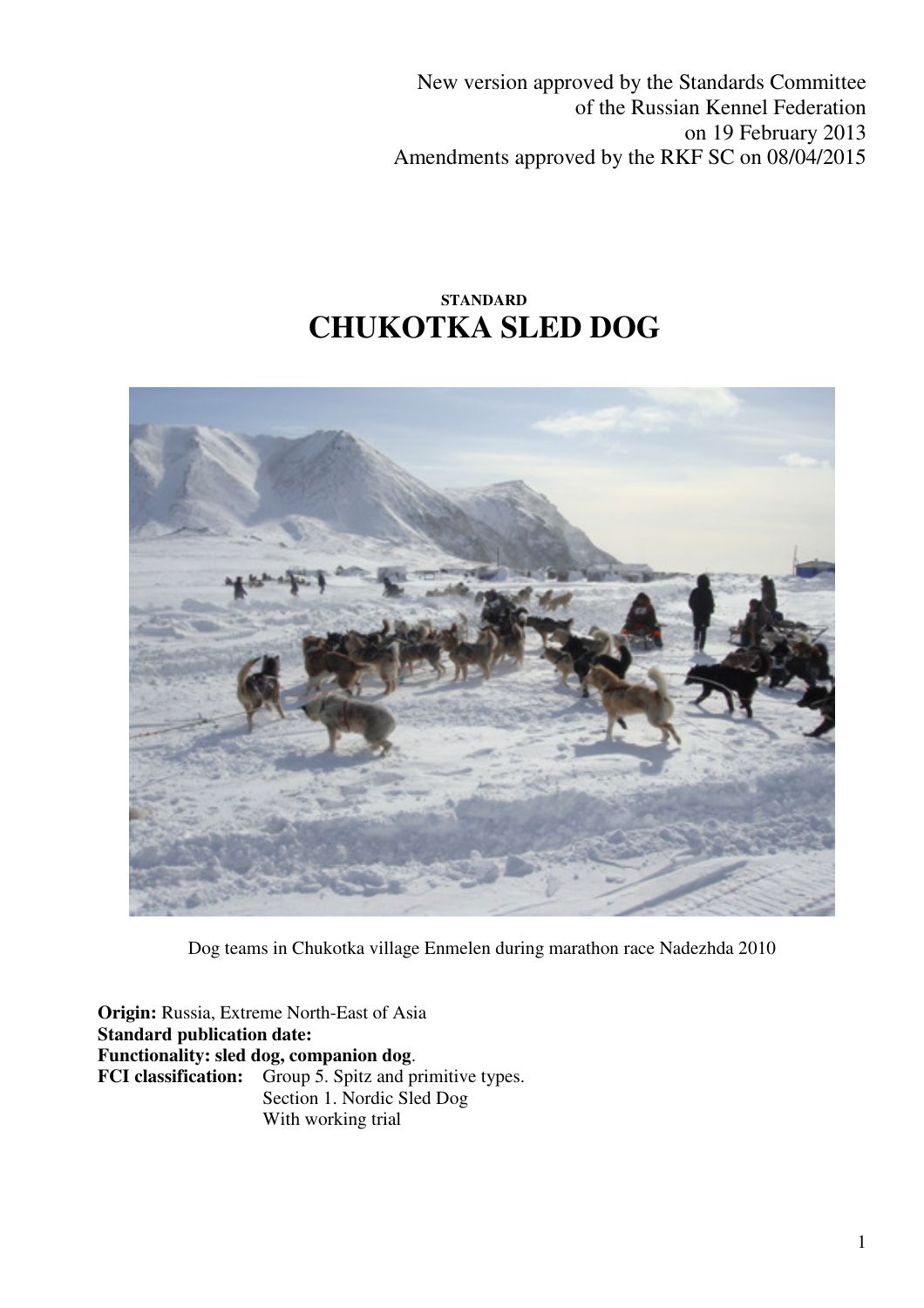

Vesta, 7 years old female Chukotka Sled Dog, the first specimen of the breed to win the Champion of the Russian Kennel Federation title in 1999.

## **Background information**

The Chukotka Sled Dog is an indigenous breed developed by indigenous people of the Extreme North East of Asia. The breed is adapted to living and working in the extreme Arctic conditions. These dogs have excellent racing qualities and can be trained easily, being able to maintain the skills over a long period of time. Because of their tough pads, they make an essential transport animal when it comes to moving across the sea ice or the hillside tundra landscape. They have a number of advantages compared to kennel developed counterparts, the most remarkable ones being a fat and protein metabolism type well suited to Arctic conditions, excellent endurance and very good performance. The presence of several well-segregated populations supplies a stable genetic resource for breeding. The main population of the Chukotka Sled Dog is concentrated in the villages of the Chukotka Peninsula where these dogs still perform their traditional functions of a hunting dog and a reliable means of transport in winter. In summer these dogs are often used for transporting loads in wheeled carts. Sports races of the past decade have demonstrated a good competition potential of the Chukotka Sled Dog, especially for long and extra-long distances.

**General Appearance.** Medium-sized dog with height at the withers 56-65 cm for males and 52-62 cm for females, has a slightly extended format (format index 104–109), strong build, tough composition and well-developed muscles. Skin is dense, elastic, without folds. Sexual dimorphism is not clearly pronounced.

**Important proportions.** Body length is superior to height at the withers by 4–9%; chest depth is slightly less than one half of height at the withers. Muzzle length is approximately equal to skull length.

**Behaviour.** Reaction to humans may vary from friendly to passively defensive.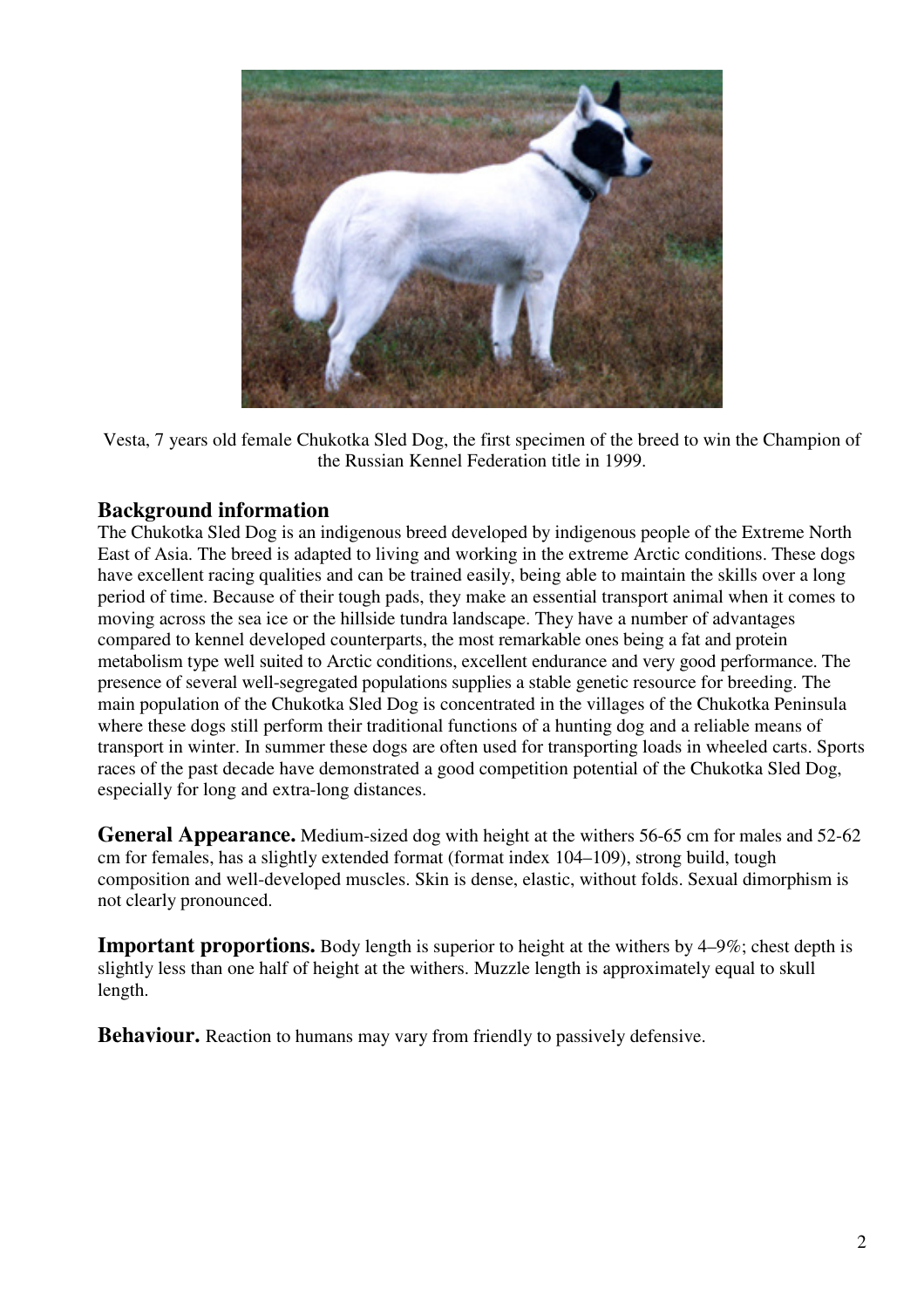**Head.** With massive, broad forehead and well-pronounced cheekbones. Head shape is similar to isosceles triangle.

#### *Cranial region*

Skull: broad forehead, well-pronounced cheekbones. Pronounced occiput. Length of cranial region is approximately the same as its width. Pronounced supraorbital ridge.

Stop: clear but not abrupt.

#### *Facial region*

Muzzle: wedge-shaped, slightly blunt, forehead topline is parallel to nose bridge.

Lips: close fitting.

Nose: large, black, may be of a lighter colour in animals with lighter coat. Brown coat has a matching nose colour.

*Jaws/teeth:* Large, white. Scissors bite, direct bite is permissible.

*Eyes:* oval, slanted, coloured from dark brown to light brown.

*Ears.* Erect, relatively small, wide set, ear shape resembles isosceles triangle, the tips may be slightly rounded. Earlobes are directed forwards, voluminous, covered with hair inside. Ears are mobile, tips are often directed outwards.

**Neck.** Massive, of medium length, set at 40°–45° to back line.

**Chest.** Broad, long, oval in cross-section. Underline should not lie below elbow.

**Withers.** Of medium length. Do not significantly protrude over back line.

**Back.** Straight, broad, strong, muscular.

**Loin.** Broad, strong, muscular, slightly protruding.

**Croup.** Long, broad, muscular, slightly sloping.

**Stomach.** Moderately tucked in.

## **Legs**

*Forelegs.* With distinct angulation. Long and oblique shoulder-blades, shoulder joint angle is approximately 100°. Moderately long upper arms. Upright forearms. Front pasterns are medium long, well-developed, strong, slightly oblique.

*Hindlegs.* Upright, parallel when viewed from the rear. Are set slightly wider than forelegs, slightly retracted. Thighs are muscular, medium long. Lower thigh length is equal to thigh length. With distinct angulation. Rear pasterns are upright.

Feet. Large, round, splayed. Toes are strong and sufficiently mobile, pads skin is dense and thick.

**Tail.** Set lower than topline, reaches hock joint or may be longer. When the dog is at rest, hangs naturally or is slightly bent upwards. When the dog is alert, is carried above the topline as a sabre or as a semi-circle. The hair on the tail is of uniform length.

**Movements.** Free, easy. When the dog is moving, back and loin bend elastically, the limbs are placed far forward. Front feet are positioned close to the centre line. A typical gait is trot.

**Skin.** Dense, elastic, without folds.